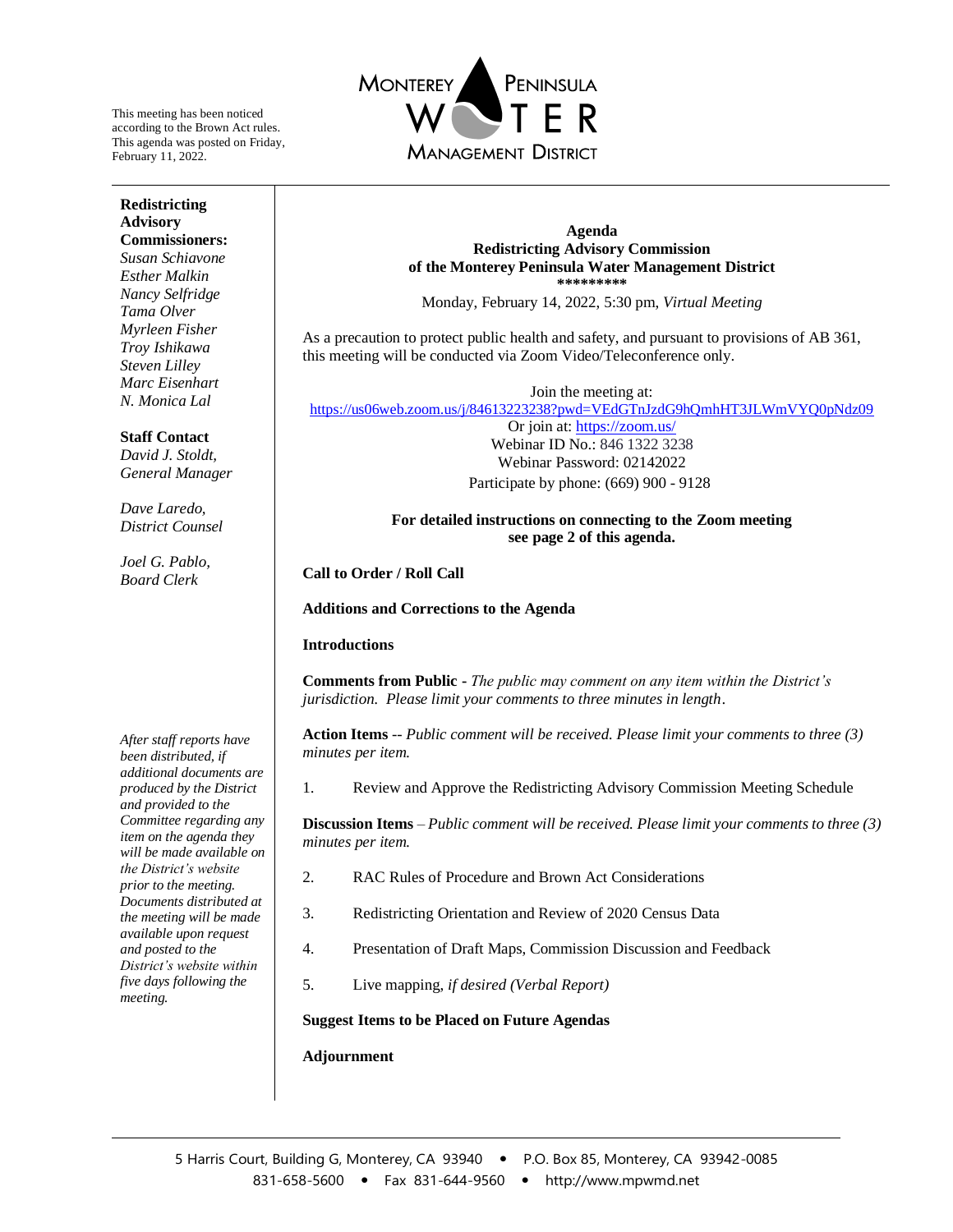*Agenda MPWMD Redistricting Advisory Commission Monday, February 14, 2022 Page 2 of 3*

> Upon request, MPWMD will make a reasonable effort to provide written agenda materials in appropriate alternative formats, or disability-related modification or accommodation, including auxiliary aids or services, to enable individuals with disabilities to participate in public meetings. MPWMD will also make a reasonable effort to provide translation services upon request. Submit requests by 5 pm on Friday, February 11, 2022 to: Joel G. Pablo via e-mail at [joel@mpwmd.net](mailto:joel@mpwmd.net) or call 831- 658-5652 or to Sara Reyes via e-mail at [sara@mpwmd.net](mailto:sara@mpwmd.net) or call 831-658- 5610.

# **Instructions for Connecting to the Zoom Meeting**

NOTE: If you have not used Zoom previously, when you begin connecting to the meeting you may be asked to download the app. If you do not have a computer, you can participate by phone.

Begin: Within 10 minutes of the meeting start time from your computer click on this link: <https://us06web.zoom.us/j/84613223238?pwd=VEdGTnJzdG9hQmhHT3JLWmVYQ0pNdz09> or paste the link into your browser.

#### **DETERMINE WHICH DEVICE YOU WILL BE USING** (PROCEED WITH ONE OF THE FOLLOWING INSTRUCTIONS)

### **USING A DESKTOP COMPUTER OR LAPTOP**

1.In a web browser, type[: https://www.zoom.us](https://www.zoom.us/) 

2.Hit the enter key

3.At the top right-hand corner, click on "Join a Meeting"

4.Where it says "Meeting ID", type in the Meeting ID# above and click "Join Meeting"

5.Your computer will begin downloading the Zoom application. Once downloaded, click "Run" and the application should automatically pop up on your computer. (If you are having trouble downloading, alternatively you can connect through a web browser – the same steps below will apply).

6.You will then be asked to input your name. It is imperative that you put in your first and last name, as participants and attendees should be able to easily identify who is communicating during the meeting.

7.From there, you will be asked to choose either ONE of two audio options: Phone Call or Computer Audio:

### **COMPUTER AUDIO**

1.If you have built in computer audio settings or external video settings – please click "Test Speaker and Microphone".

2.The client will first ask "Do you hear a ringtone?" •If no, please select "Join Audio by Phone". •If yes, proceed with the next question:

3.The client will then ask "Speak and pause, do you hear a replay?" •If no, please select "Join Audio by Phone" •If yes, please proceed by clicking "Join with Computer Audio"

### **PHONE CALL**

1.If you do not have built in computer audio settings or external video settings – please click "Phone Call" 2.Dial one of the numbers listed below using a phone. Select a phone number based on your current location for better overall call quality.

| $+1669-900-9128$ (San Jose, CA) | $+1$ 253-215-8782 (Houston, TX)  |
|---------------------------------|----------------------------------|
| $+1$ 346-248-7799 (Chicago, IL) | $+1$ 301-715-8592 (New York, NY) |
| $+1$ 312-626-6799 (Seattle, WA) | $+1$ 646-558-8656 (Maryland)     |

3.Once connected, it will ask you to enter the Webinar ID No. and press the pound key 4.It will then ask you to enter your participant ID number and press the pound key.